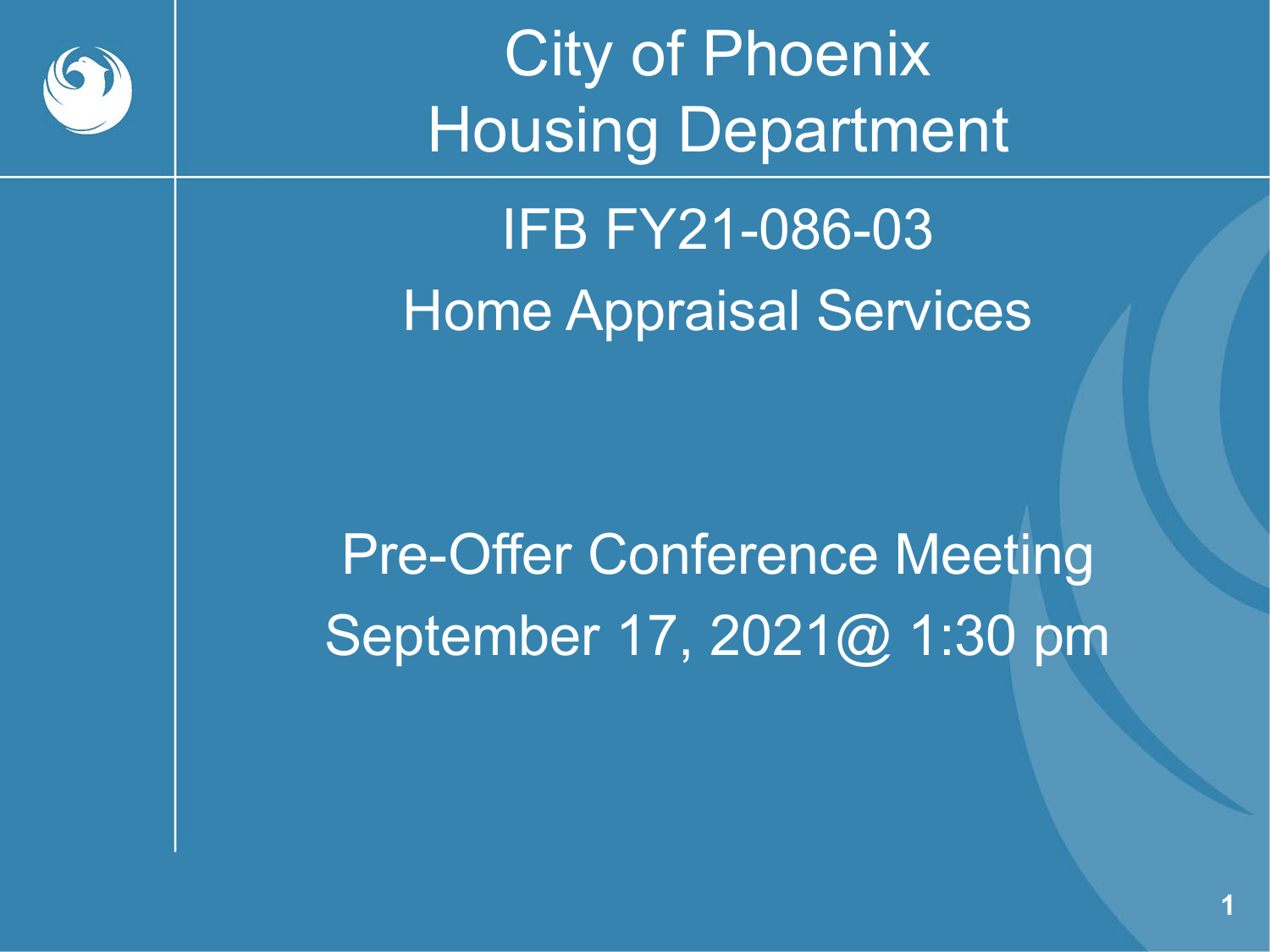

# Questions and Answers (Q&A)

- Questions only
	- Email question(s)
	- Some answers available today
	- Answers will be published on City's website
- Written answers supersede verbal responses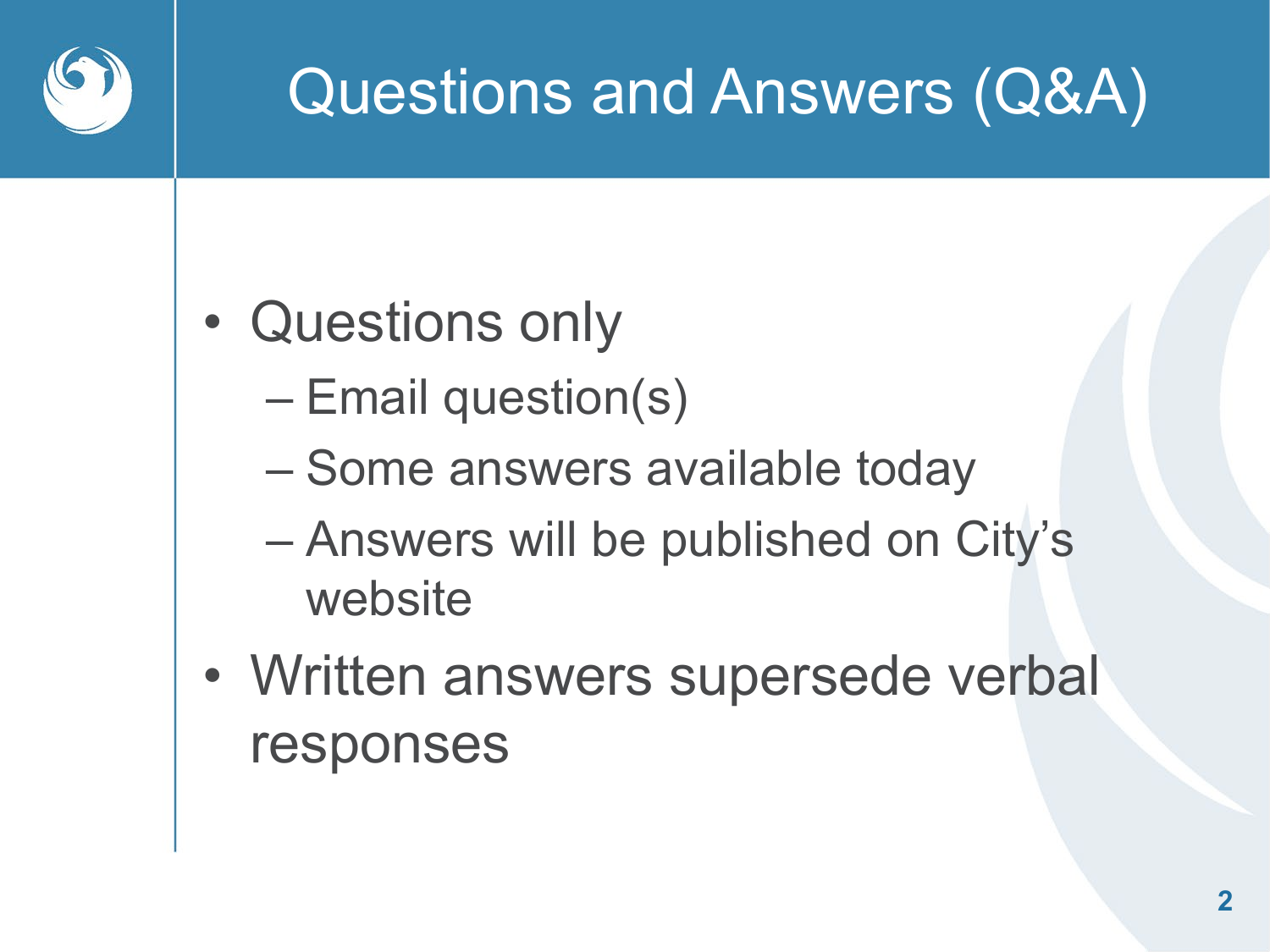



- Submit questions by September 24, 2021@ 9:00 am (Phoenix Local Time) – Email: [chuck.garvey@phoenix.gov](mailto:chuck.garvey@phoenix.gov)
- Answers expected to be available at **<https://solicitations.phoenix.gov/>**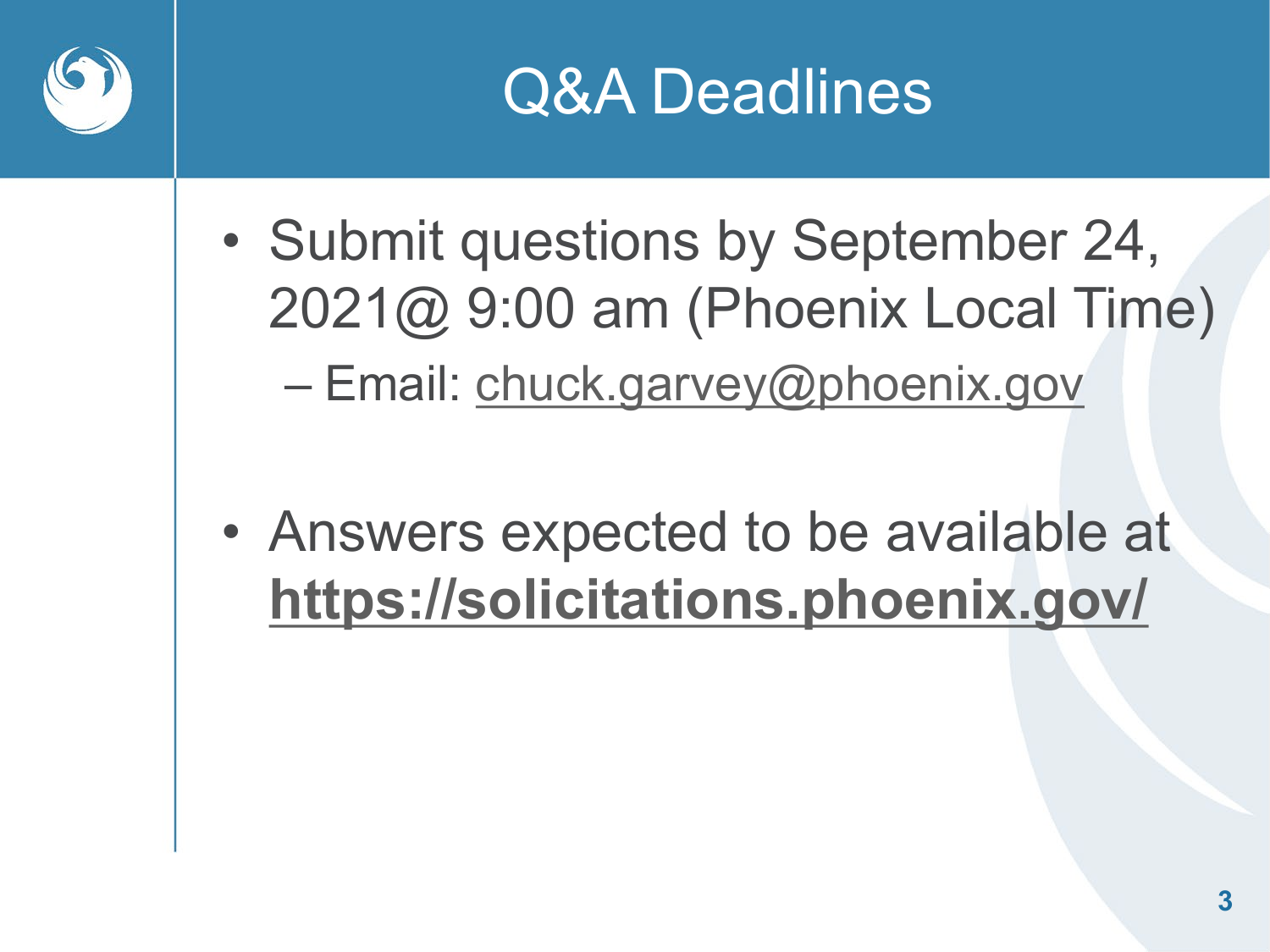

# Invitation for IFB Deadline



Wednesday, October 5, 2021 1:30 p.m. Phoenix Local Time **Late offers will be rejected** Section I – Instructions, Item 12 on how to **Submission your Offers** Section VII – Submittal Locations via **Physical and Electronic**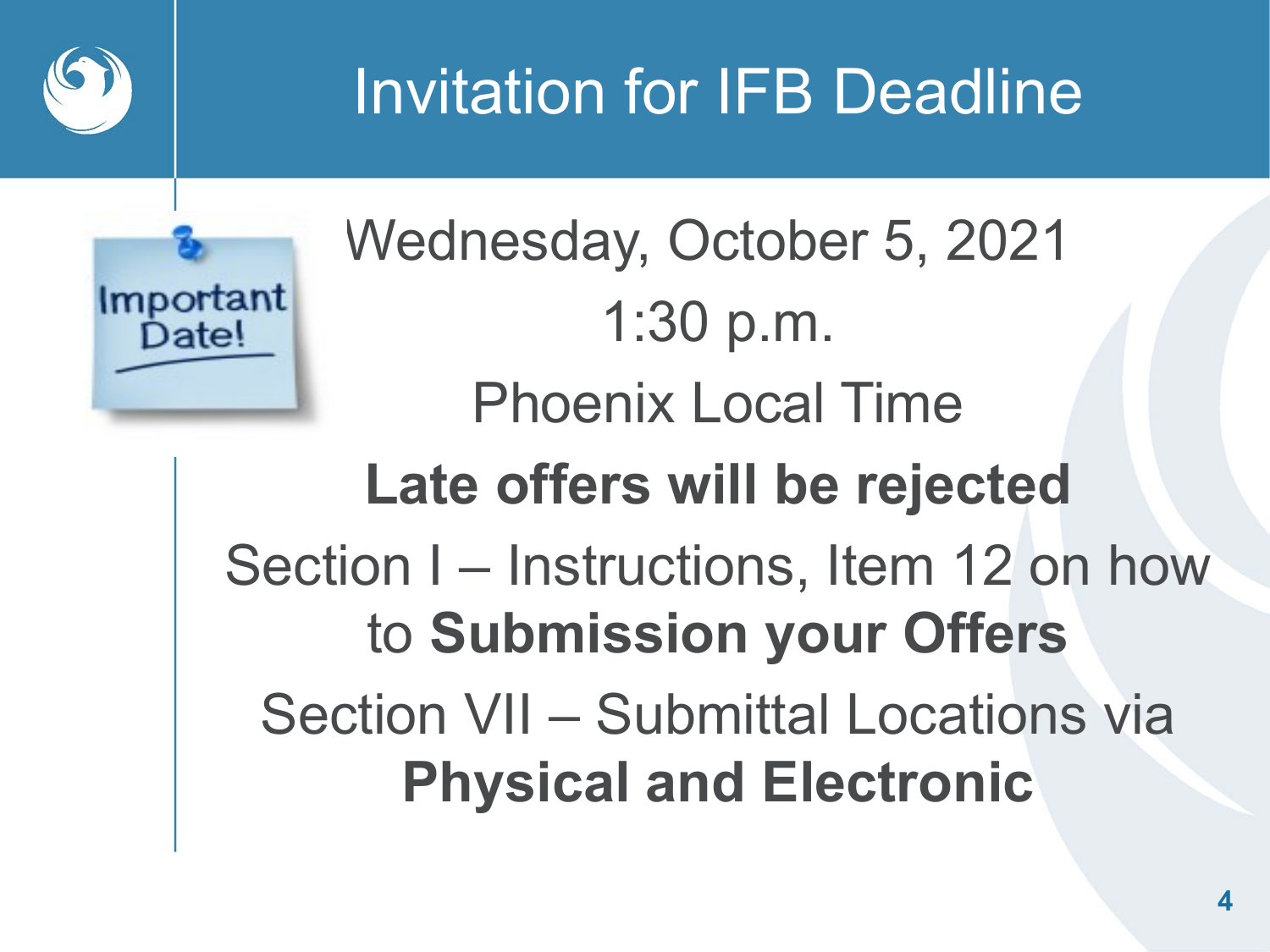## Contract Terms

#### **Five-year contract term**

- Period begins on or about February 1, 2022
- City reserves the right to award to one or more contractor
- Offers are reminded that specifications are minimal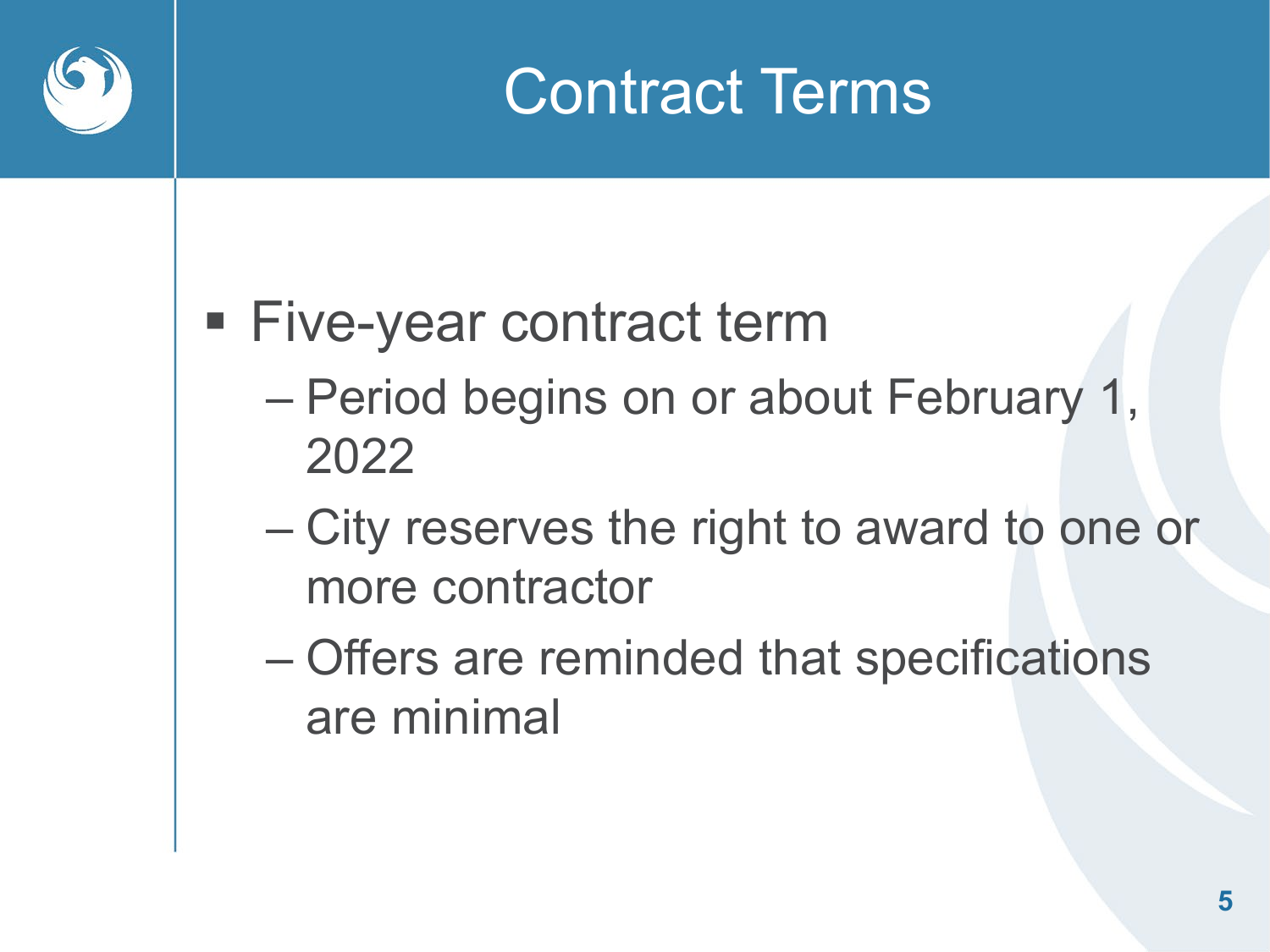

## Pre-Award Qualifications

- a. Be registered with the National Registry of Appraisers in active status, in good standing with no current revocations, suspensions or voluntary surrenders.
- b. Be a State of Arizona-certified appraiser with credentials based on the minimum certification criteria issued by the Appraiser Qualifications Board (AQB) of the Appraisal Foundation.
- c. Not be listed on GSA's Excluded Parties List System (SAM), the System Award Management, (LOP) list, or HUD's Credit Alert Verification Reporting System (CAIVRS).
- d. Have mastery of the Uniform Standards of Professional Appraisal Practice.
- e. At all times maintain compliance with the Uniform Standards of Professional Appraisal Practice as published by the Appraisal Standards Board.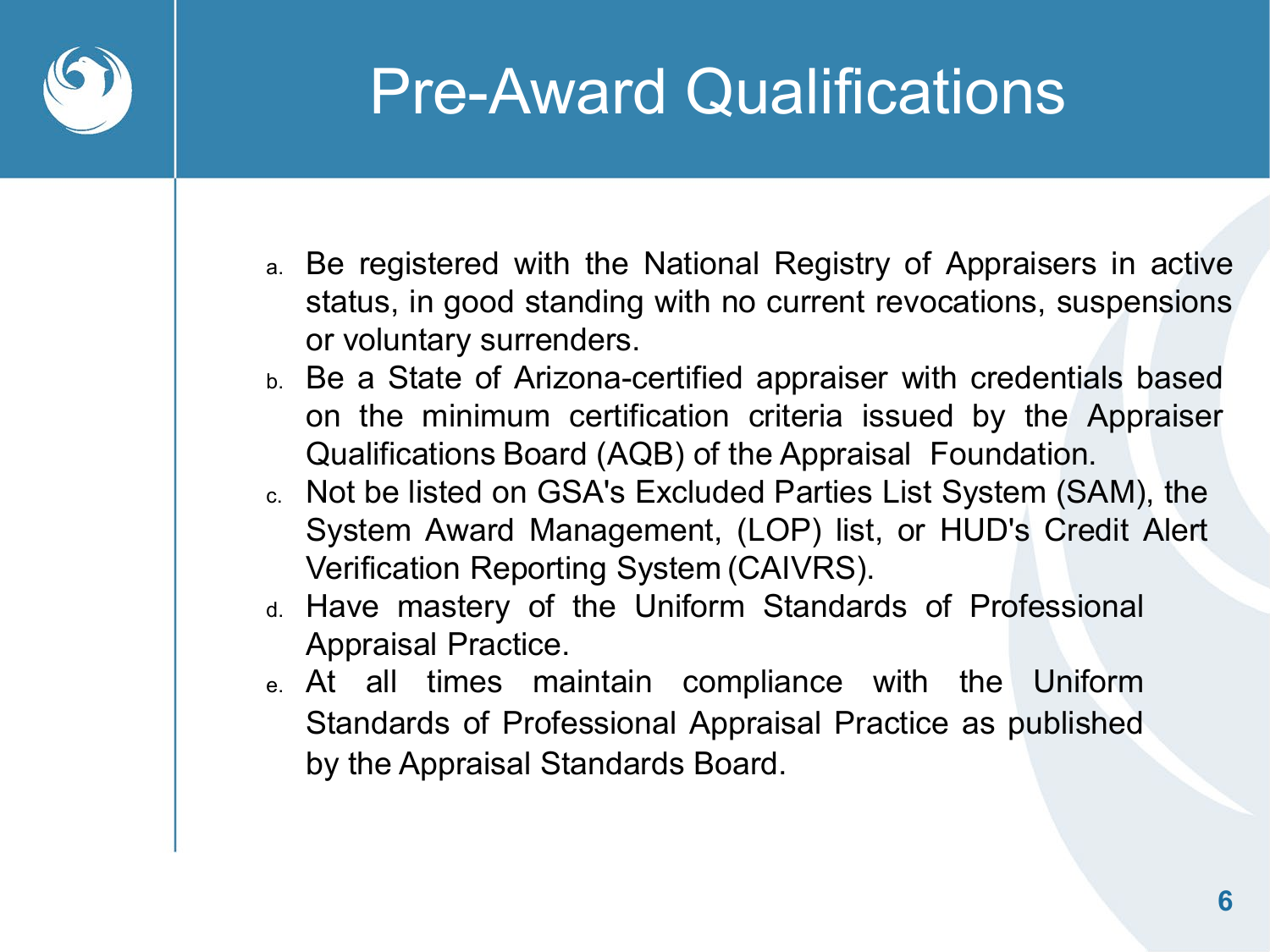

# Terms and Conditions

- Section II Standard Terms and **Conditions**
- Section III Special Terms and **Conditions**
- Background Screening
	- **Standard Risk Level**
	- **Employee Identification and Access**
- Examination and Retention of Contractor's Records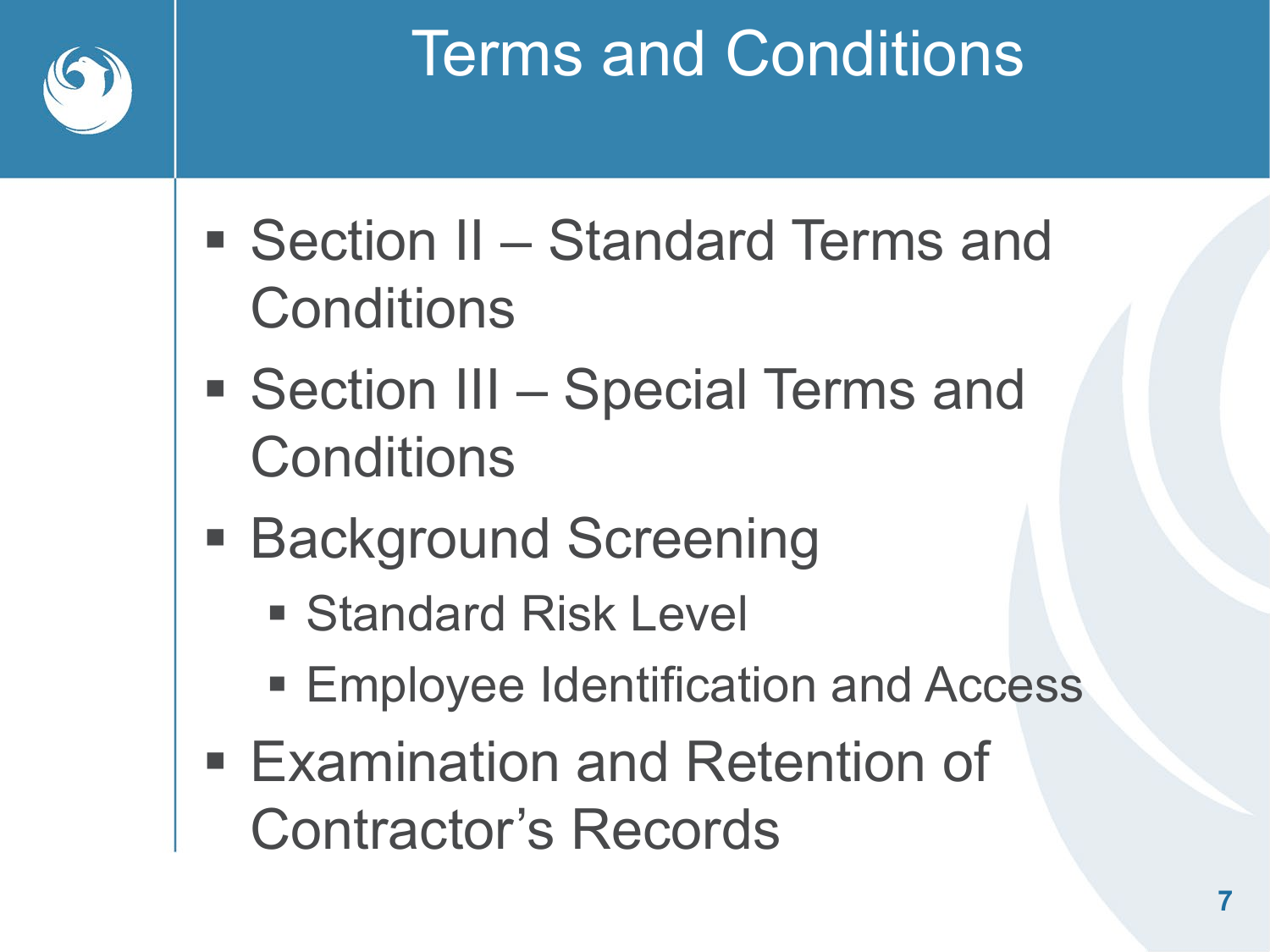

# Indemnification and Insurance

- Section IV Insurance and Indemnification
	- City as additional insured
	- Required at the time of award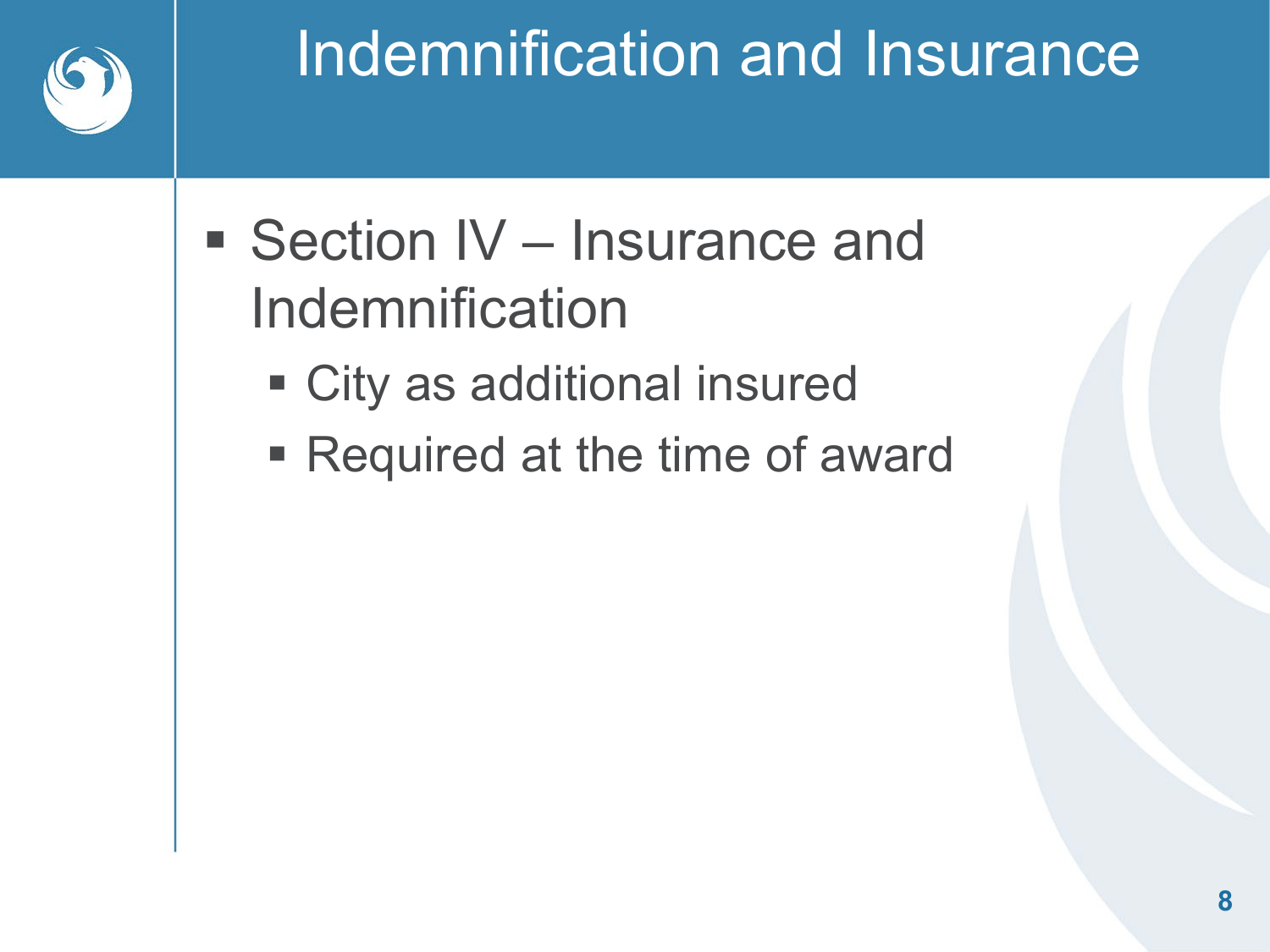

# Insurance and Indemnification Federal Clauses

**COMPLIANCE WITH ALL FEDERAL REQUIREMENTS**

**FORM HUD-5369-B INSTRUCTIONS TO OFFERORS NON-CONSTRUCTION**

**FORM HUD-5370-C GENERAL CONDITIONS FOR NON-CONSTRUCTION CONTRACTS SECTION I (WITH OR WITHOUT MAINTENANCE WORK**

**FORM HUD-5370-C GENERAL CONDITIONS FOR NON- CONSTRUCTION CONTRACTS SECTION II (WITH MAINTENANCE WORK):**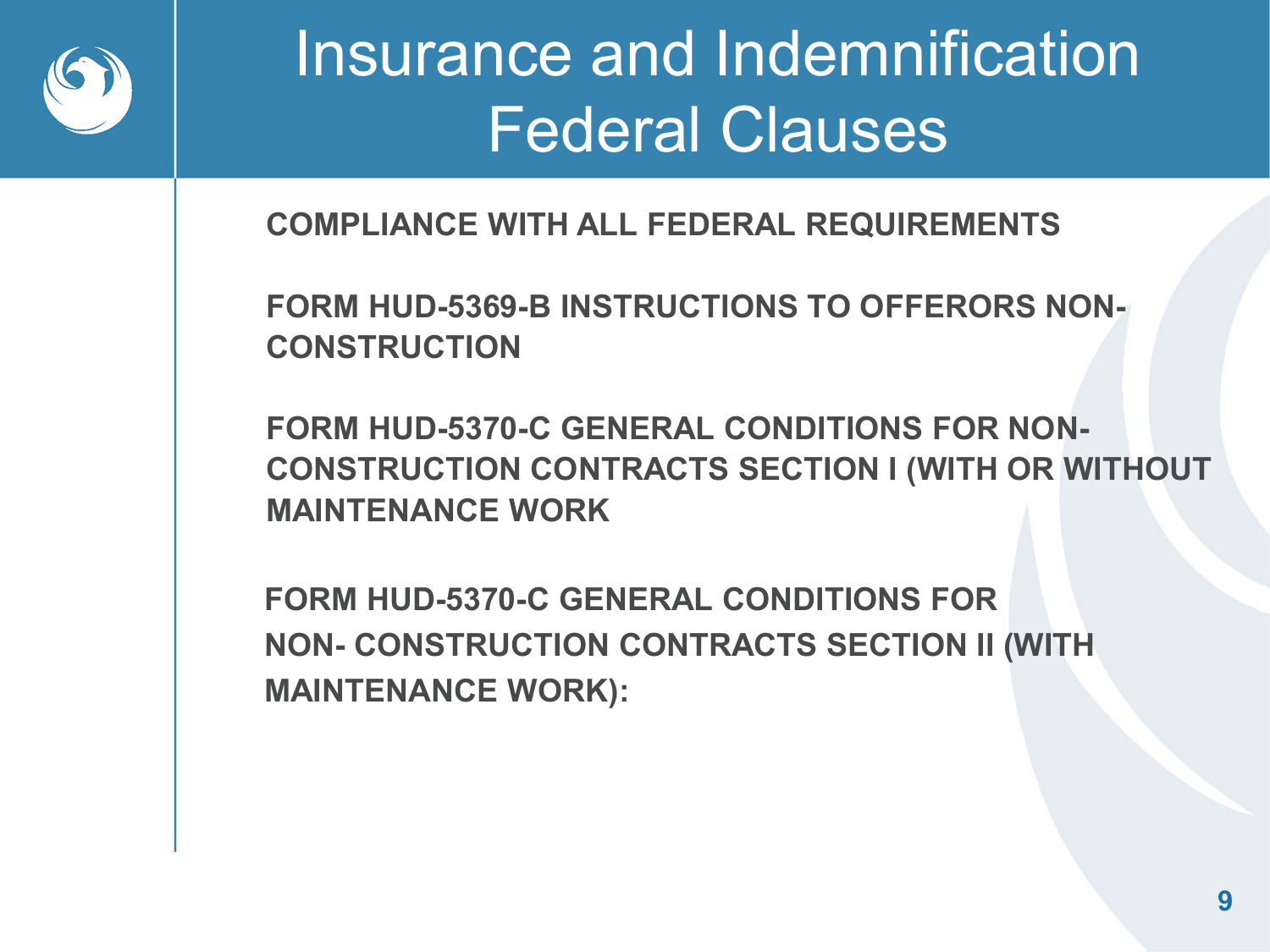### Scope of Work

- **Full Appraisal**
- **Desk Appraisal**
- **Update Appraisal**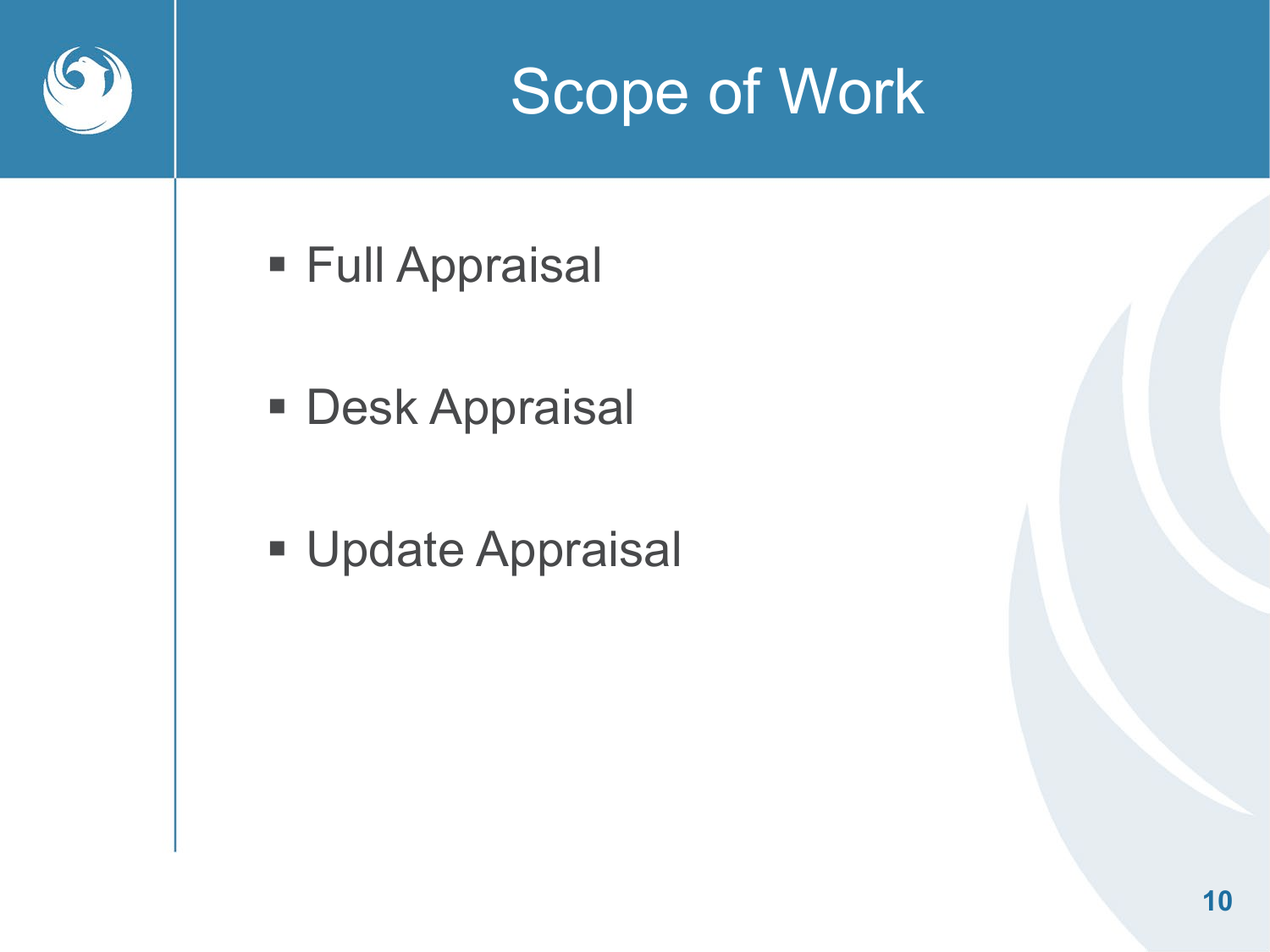

## Scope of Work - General

- Compliance with Uniform Standards of Professional Practice – Standard Board
- City will make arrangement for entry to the house. Contractor will appraise within 10 day of request.
- Contractor must be always badged and Contractor's uniform
- Report must be completed with 5 business day.
- **All Summary Appraisal Reports will comply** with standard Rule 2-2(b), State and HUD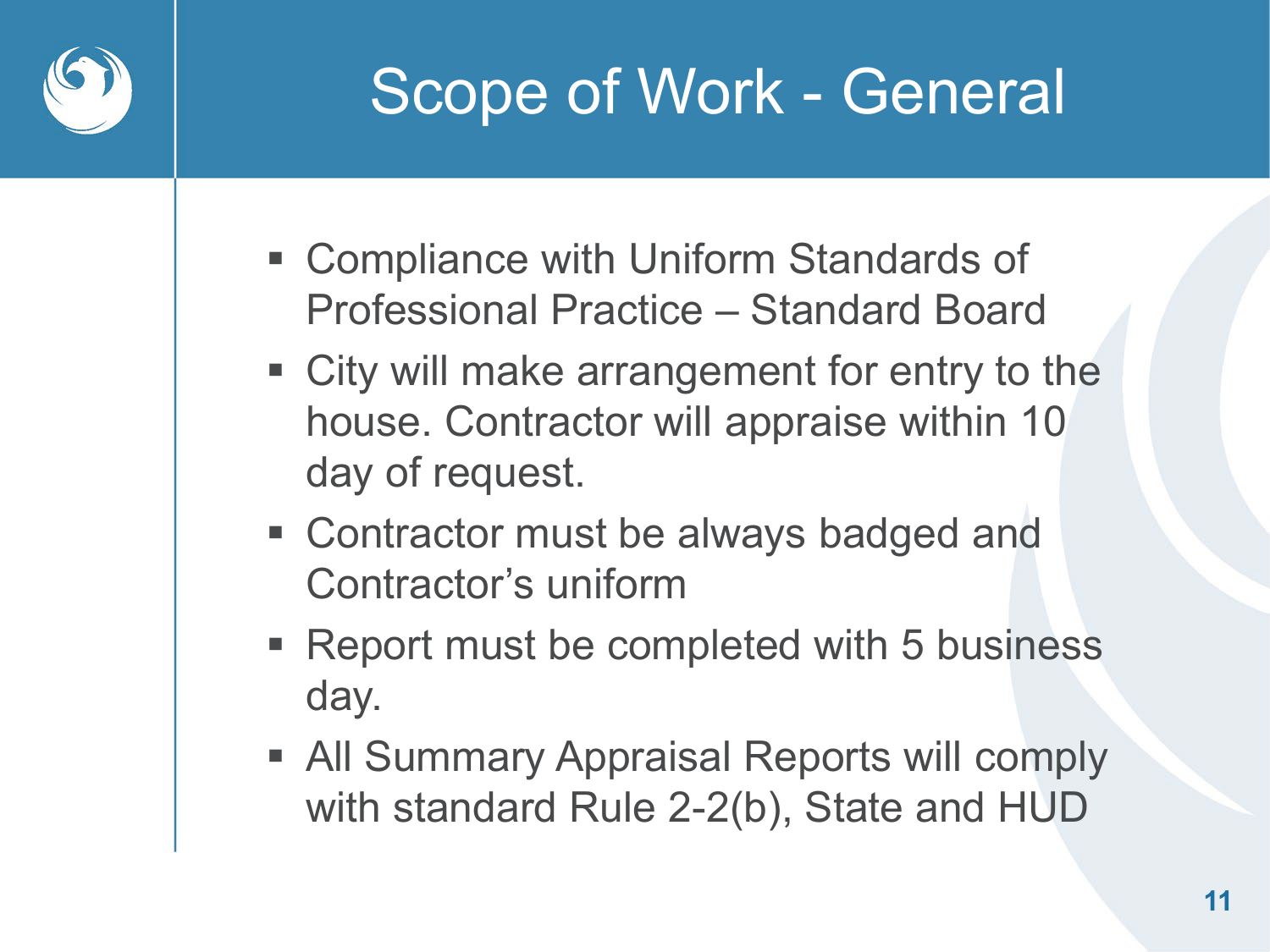

# Delivery of Invitation for IFB

#### Submittal Package:

- $\blacksquare$  Tab of Contents (1 5)
	- Section VI Submittal
- **Tab 1 Company History, Experience, and Qualifications**
- **Tab 2 Arizona Corporate Commission documentation.**
- **Tab 3 Membership, State Credentials with Board Foundation**
- **Tab 4 (Two) 2 Sample of full appraisal report with pictures**
- **Tab 4 Submittal Section**
- **Pricing**
- **Location**
- **Licensed Information**
- **Reference (Please do not use City Personnel)**
- **Federally Funded Information**
	- **Transparency Information**
	- **Tab 5 Signed Addenda (Addendum 1 is posted on City's website)**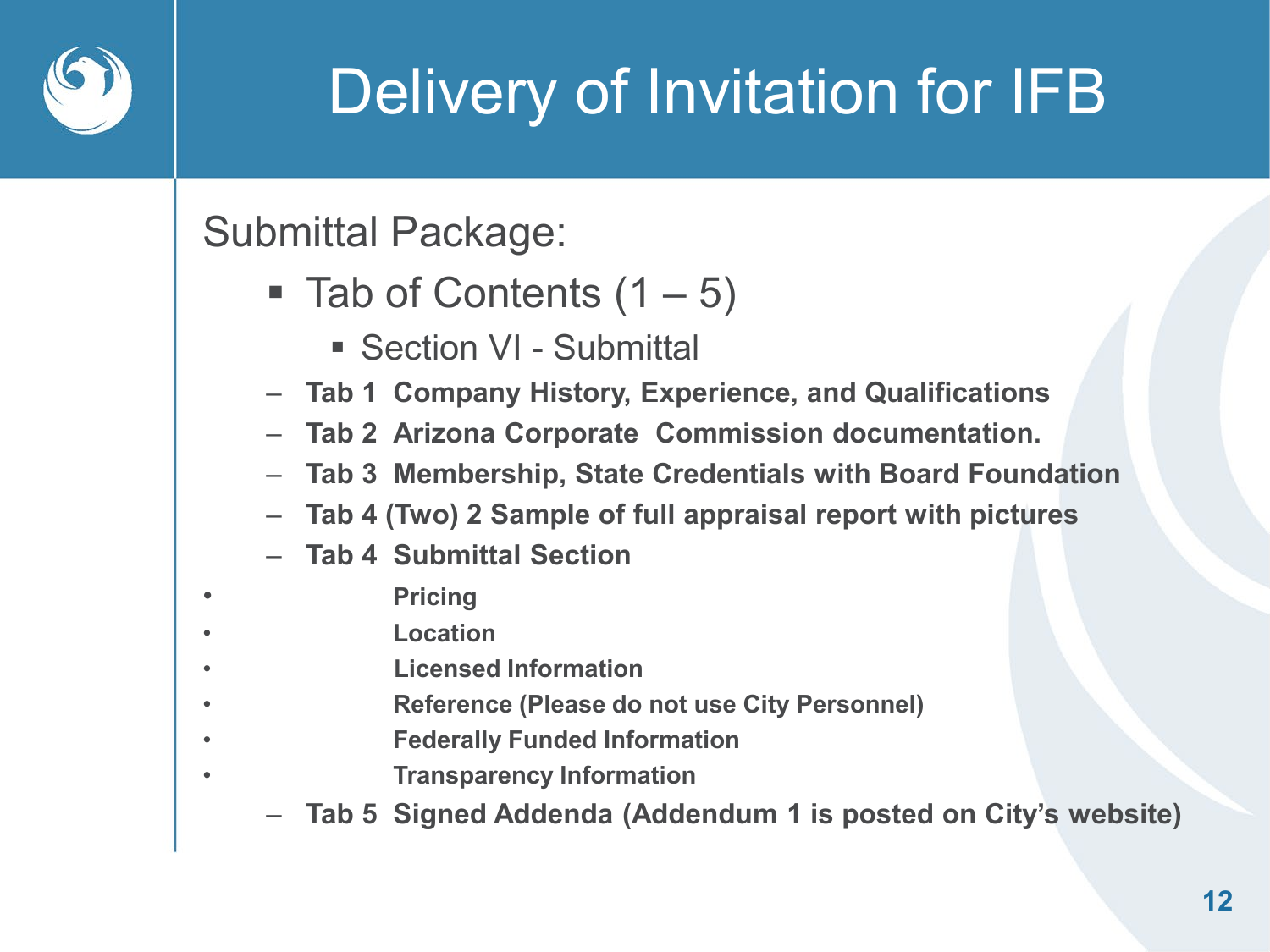

# Delivery of Invitation for IFB

#### Submittal Package:

- **Please submit only the Submittal Section and required documents, do not submit a copy of the entire solicitation document as indicated in Section I – Instructions, Item 12 – Submittal of Offer.** This offer will remain in effect for a period of 180 calendar days from the opening date and is irrevocable unless it is in the City's best interest to release offer(s).
- The prevailing clock will be the Department clock. **The date and time on the email will provide proof of submission and verification if the bid was received on or prior to the Due Date and Time specified. Please identify the solicitation number on the subject line of the email when submitting your bid.**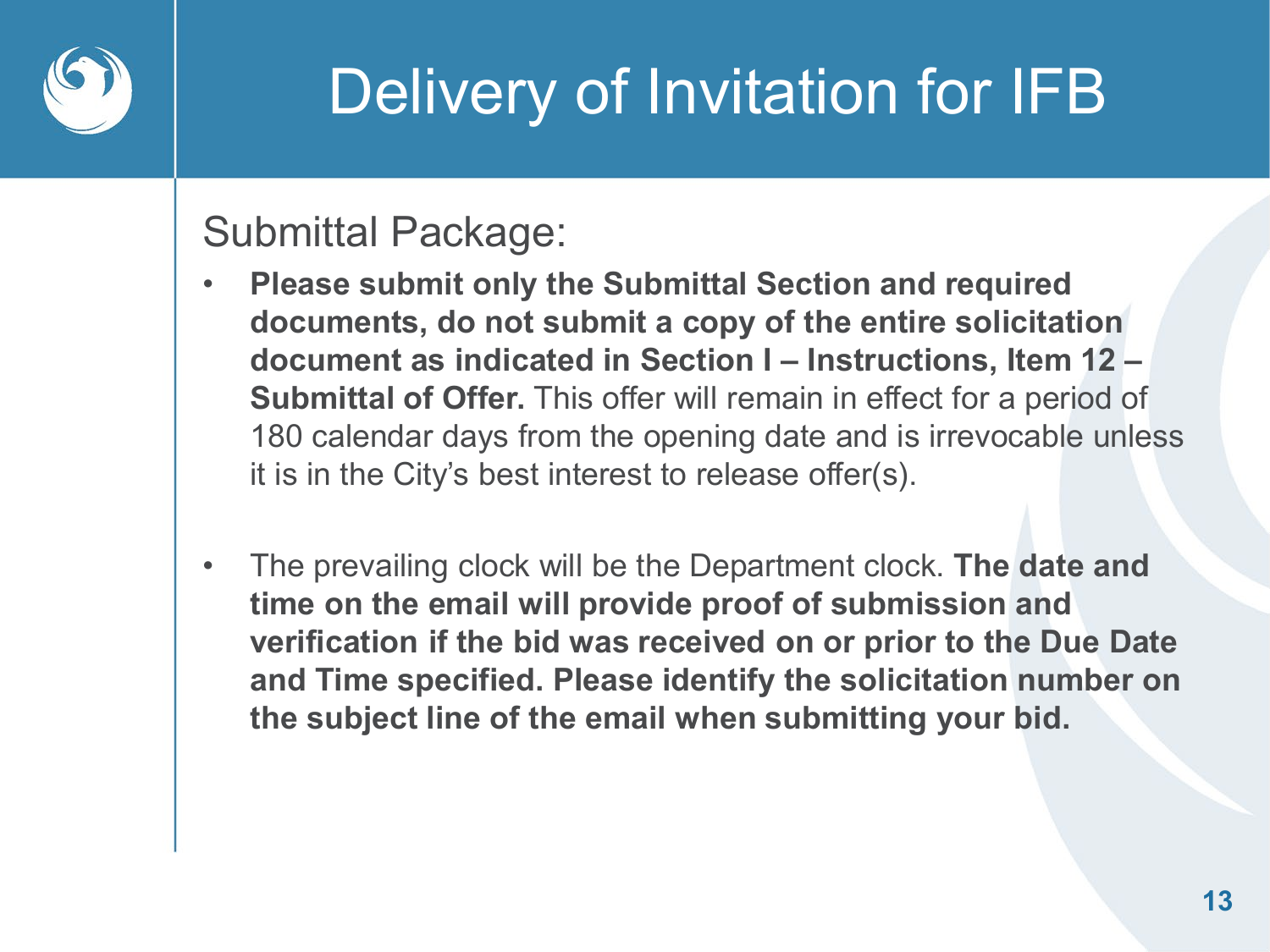



• Submit additional questions by email September 24, 2021@ 9:00 am (Phoenix Local Time) – Email: chuck.garvey@phoenix.gov